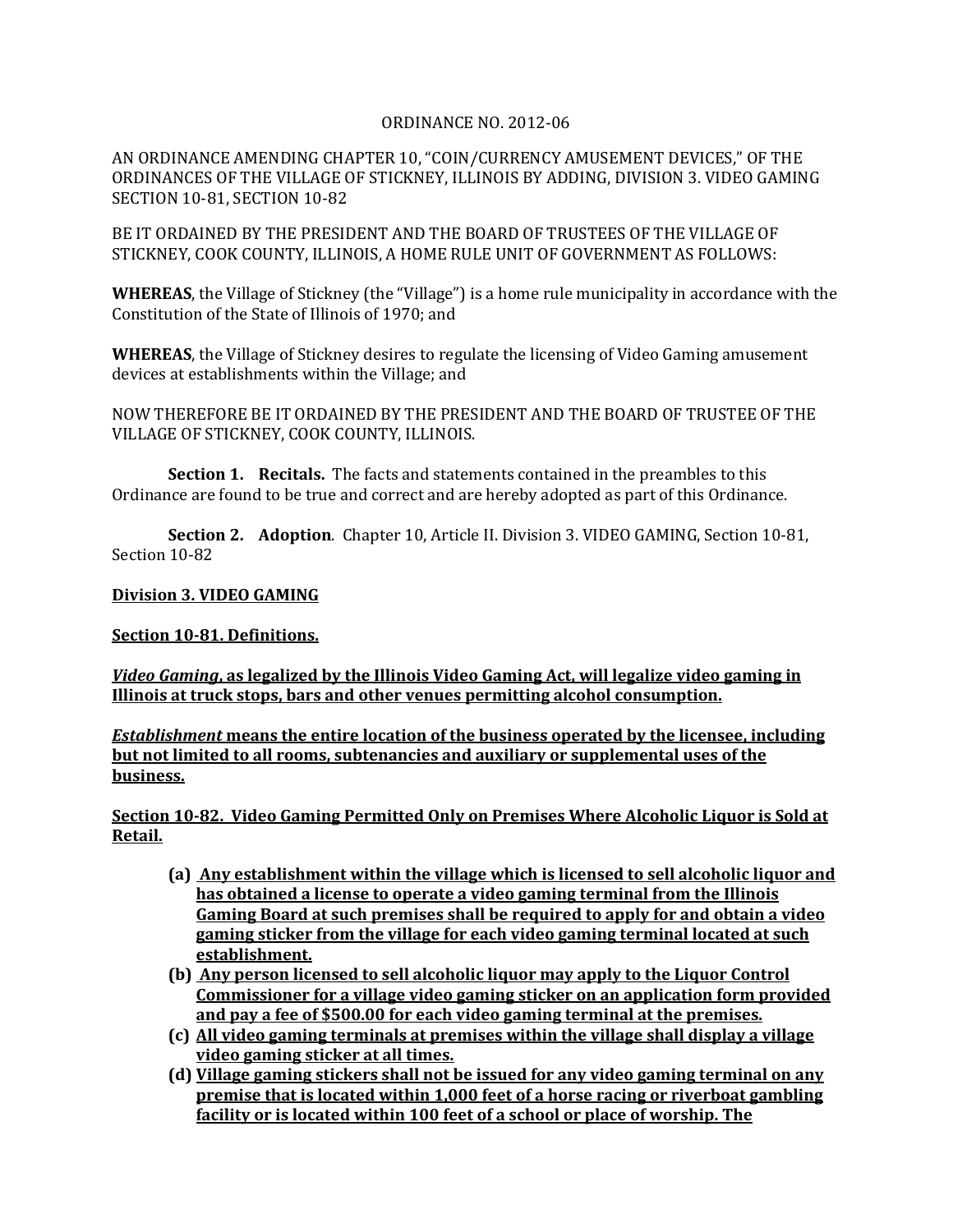**restriction does not apply if the church or school is established after the issuance of the liquor license.**

- **(e) No more than five video gaming terminals may be located on any premises where alcoholic liquor is sold.**
- **(f) Video gaming terminals must be located in an area that is restricted to persons over 21 years of age. The entrance to such area must be within the view of at least one employee.**
- **(g) No holder of a license to sell alcoholic liquor may cause or permit any person under the age of 21 years to use or play a video gaming device.**
- **(h) Video gaming may be played only during the hours of operation for the consumption of alcohol at that establishment.**
- **(i) Any holder of a liquor license must comply with any provision of the Act and must also follow all rules, regulations and restrictions imposed by the Illinois Gaming Board.**
- **(j) Annual fees to be paid shall be for a calendar year without proration should the video gaming terminal operate for any portion of any calendar year.**
- **(k) Any violation of any provision of this section shall be deemed a violation of the provisions of this chapter and subject to enforcement.**

**Section 3. Home Rule.** This ordinance is enacted under the Home Rule powers of the Village as set forth in the Constitution and laws of the State of Illinois.

**Section 4. Effective Date.** This Ordinance shall be in full force and effect after its passage, approval and publication in the manner provided by law.

**Section 5. Conflicts.** This Ordinance supersedes all ordinances or parts of ordinances directly conflicting with the terms and provisions contained herein, but only to the extent of such conflict.

**Section 6.** Severability. If any section, subsection, sentence, clause, phrase or portion of this Ordinance is for any reason held invalid or unconstitutional by any court of competent jurisdiction, such portion shall be deemed a separate, distinct, and independent provision and such holding shall not affect the validity of the remaining portions hereof.

**Section 7. Certification and Publication.** The Village Clerk of the Village of Stickney shall certify to the adoption of this Ordinance and cause the same to be published in pamphlet form.